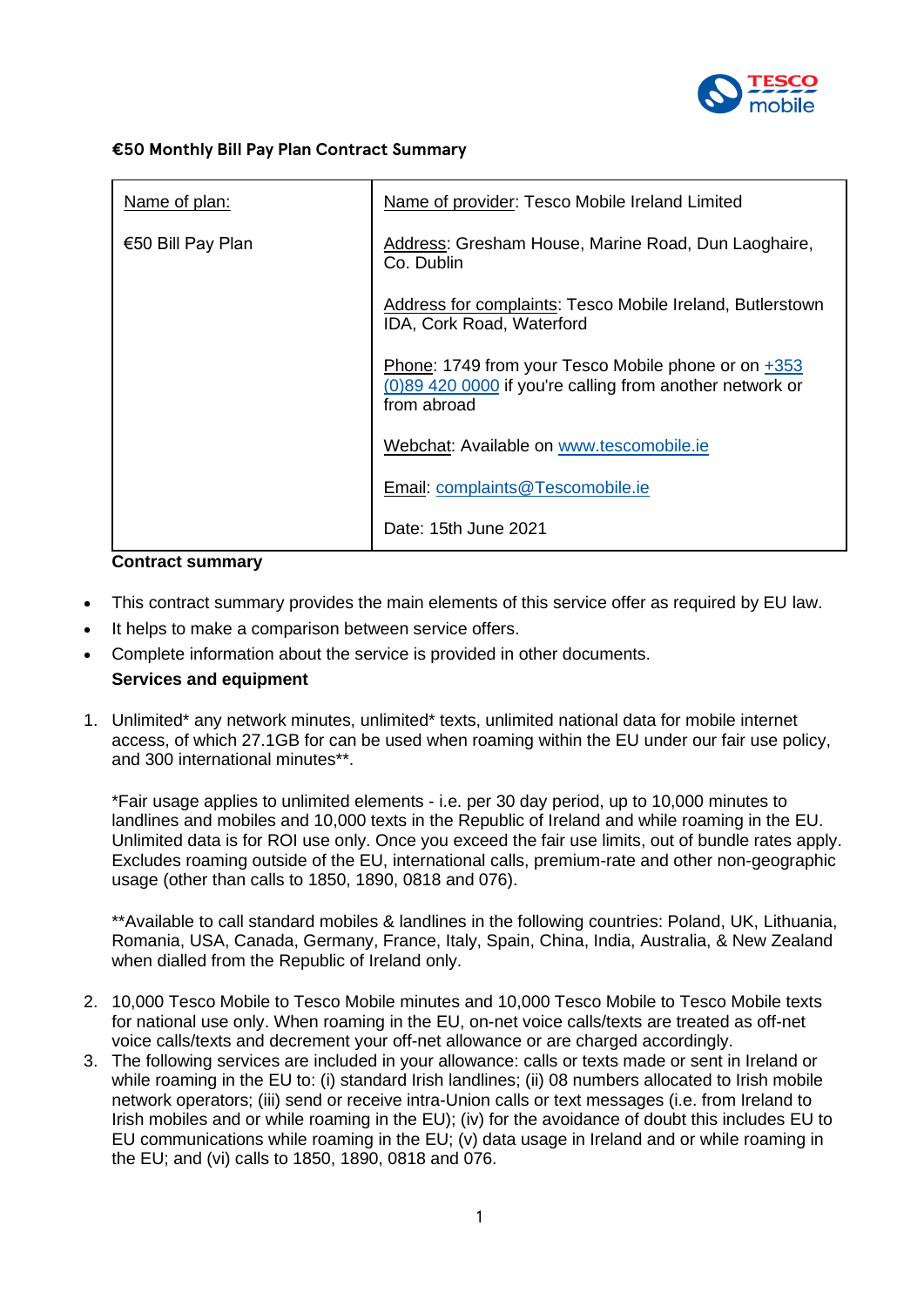

- 4. The following services are not included in your allowance: calls or texts made or sent in Ireland or while roaming in the EU to: (i) non-geographic numbers (other than calls to 1850, 1890, 0818 and 076) and free phone numbers; (ii) any number ranges which Tesco Mobile reasonably believes are being used for call forwarding services, onward calling services or numbers that pay a revenue share; (iii) premium rate and directory enquiries numbers where special charges apply; (iv) any chargeable texts you receive; (v) international calls or texts from Ireland (to EU or non-EU countries) or while roaming in the EU to non-EU countries; and (vi) some specific numbers or ranges of numbers which we designate from time to time and will be listed on our website.
- 5. Unused Plan allowances cannot be carried forward from one month to the next on any Plan. Existing customers transferring from one Plan to another will lose any accrued rollover allowance.
- 6. We may set a credit limit on your account until you have established a good payment history with us or if you fail to pay your account on time. We may increase, decrease or remove your credit limit without notice. If you exceed the credit limit we set, we may suspend any or all of the Tesco Mobile Services you use until you have made a payment to your account. You should not use the credit limit for budgeting as the amount you owe is not capped or limited by any credit limit we set. You may contact Tesco Mobile's Customer Care team on 1903 at any time to find out your then current credit limit and or modify the limit. See the following 'Your Credit Limit Explained' which provides further information as to how the credit limit is set [www.tescomobile.ie/help](https://www.tescomobile.ie/help-centre/Bill-Pay)[centre/Bill-Pay](https://www.tescomobile.ie/help-centre/Bill-Pay) .
- 7. The value of your usage outside your Plan is limited by Tesco Mobile. The value at which this limit is set to is dependent on your billing payment history. You will be notified by text when you have reached 80% of this limit, and again at 100% of this limit. Upon reaching 100% of your limit your account will be restricted from making chargeable calls. When this happens you will need to call Customer Care and make a payment for the value of your usage to have the restriction lifted. Please note this can take up to 12 hours for normal service to be fully restored. TMI reserve the right to decrease a customer's credit limit without notice.
- 8. If you wish to make international calls or use our international roaming service we may ask you to demonstrate a satisfactory billing history. Unless otherwise stated, if you use your mobile phone abroad (outside of the EU) you will be charged for usage.
- 9. We will try and provide you with the Services at all times but due to the nature of mobile technology, Tesco Mobile is not in a position to guarantee or offer any minimum service levels. We will at all times use the reasonable skill and care of a competent Service Provider in providing the Services to you in accordance with and subject to our Agreement, but we shall not be responsible for any delay or failure to provide Services for reasons beyond our reasonable control. Service availability is subject to Network availability and certain Services require 3G, 4G, 5G or future technology enabled handsets - see our coverage map at [www.tescomobile.ie/our](https://www.tescomobile.ie/our-network/)[network/](https://www.tescomobile.ie/our-network/) . Some Services (e.g. media messaging) may only work with other compatible handsets and networks.
- 10. A phone is available/provided under this contract. Details of the phones available under this contract are available on [www.tescomobile.ie/bill-pay-phones](https://www.tescomobile.ie/bill-pay-phones) (pre-purchase). Details of the phone, if any, availed of are set out in your Contract Form (post-purchase).

### **Speeds of the internet service and remedies**

- 1. Information regarding our estimated maximum mobile internet speed in any particular geographical area is available on the mobile coverage map published on the Tesco Mobile website from time to time.
- 2. Our estimated maximum speeds are:
- o 4G download 10Mb/s; 4G upload speed is 35% of download;
- o 3G download 1Mb/s. 3G upload speed is 20% of download;
- o 2G download is 59Kbps. 2G upload speed is 24kbps.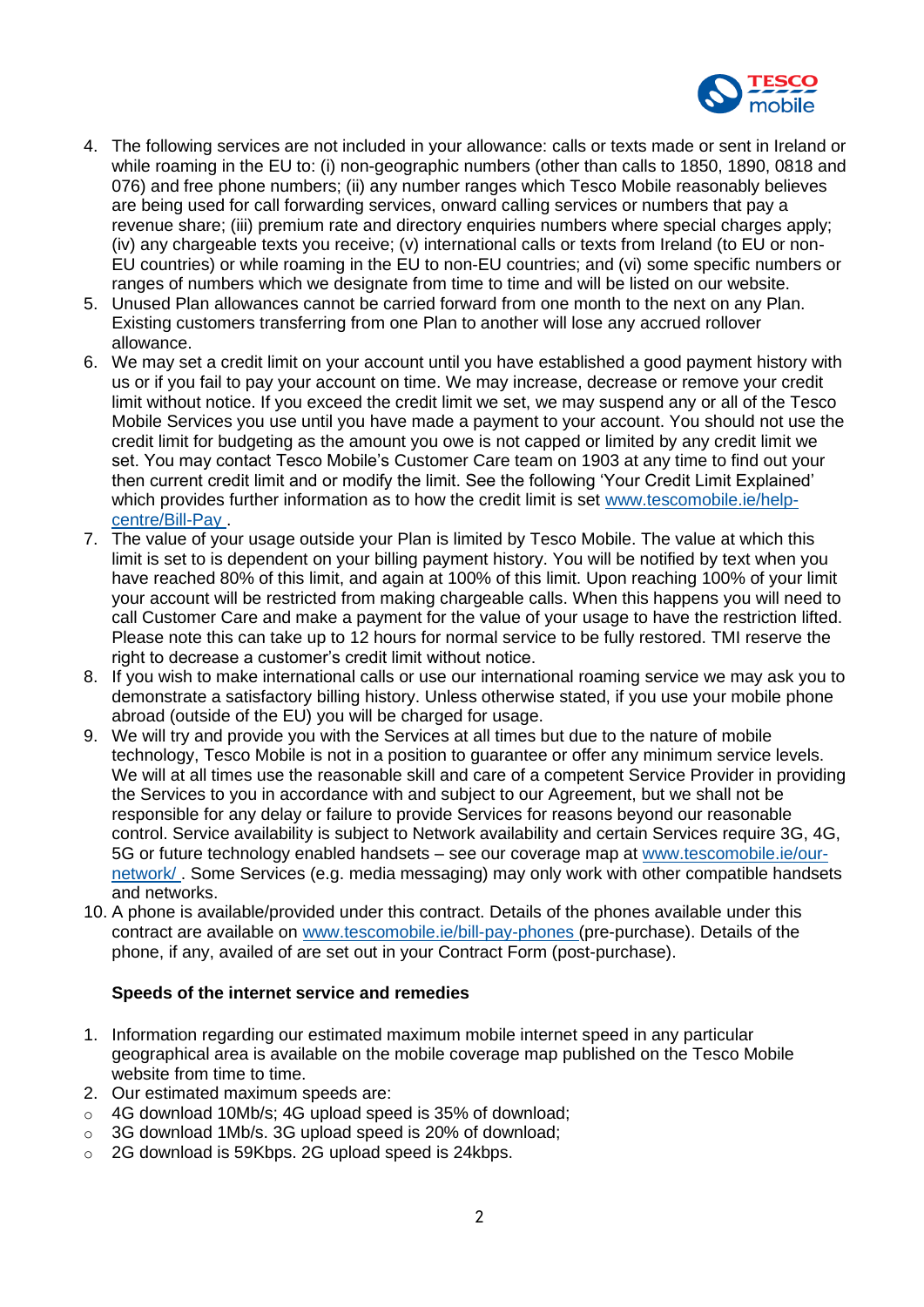

- 3. Mobile internet speeds can be affected by external factors including but not limited to: (a) the location of the user; (b) device capability (mobile phone, modem/dongle); (c) distance of user from the serving site; (d) number of users active on the site; (e) location of the device if using indoors; and (f) topographical issues that arise in the case of valleys, mountainous terrain, trees, buildings and other obstructions. In the case of indoor use, advances in building insulation can also negatively impact service and speed. Within this, there may be areas where you do not have access to all Services or where coverage is otherwise limited or unavailable.
- 4. In the event of any continuous or regularly recurring discrepancy between the actual performance of the Service and the speeds set out, the Customer shall be entitled to exit the Agreement without penalty where the relevant facts in relation to the actual performance of the Service are established by a monitoring mechanism certified by ComReg.

## **Price**

- 1. Price per month, incl. VAT: €50.00
- 2. Applicable rates for Bill pay Customers from 15th June 2021 are:

| Calls to landlines and mobiles within the Republic of Ireland | 32 <sub>c</sub><br>per/min                                               |
|---------------------------------------------------------------|--------------------------------------------------------------------------|
| Texts to all mobiles within the Republic of Ireland           | 14с<br>per/sms                                                           |
| Out of bundle data rate when roaming in the EU                | 0.37c (incl<br>VAT) per<br>MB,<br>charged<br>on a per<br><b>MB</b> basis |

A minimum of one minute will be charged, after which, per second billing will apply. For all data usage outside of your allowance, each data session will be billed per MB with a minimum charge of 1MB .

- 3. For roaming rates on Tesco Mobile, please see: [www.tescomobile.ie/help-centre/international](https://www.tescomobile.ie/help-centre/international-roaming/roaming-rates)[roaming/roaming-rates](https://www.tescomobile.ie/help-centre/international-roaming/roaming-rates) .
- 4. For international call rates on Tesco Mobile, please see: [www.tescomobile.ie/help](https://www.tescomobile.ie/help-centre/international-roaming/international-calls)[centre/international-roaming/international-calls](https://www.tescomobile.ie/help-centre/international-roaming/international-calls) .
- 5. For other call charges on Tesco Mobile, please see: [www.tescomobile.ie/help-centre/your](https://www.tescomobile.ie/help-centre/your-plan/other-call-charges)[plan/other-call-charges](https://www.tescomobile.ie/help-centre/your-plan/other-call-charges) .
- 6. The upfront cost of the handset is available on [www.tescomobile.ie/bill-pay-phones](https://www.tescomobile.ie/bill-pay-phones) (prepurchase) or set out in your Contract Form (post-purchase).

# **Duration, renewal and termination**

- 1. Your Minimum Term is 24 months. At the end of the Minimum Term, your Agreement will continue to run on a month to month basis, unless you, the Customer, provide notice of your desire to terminate our Agreement.
- 2. You may cancel and get a full refund (less the costs of return for online or phone sales) on your Mobile Phone / Device / Plan within 14 days of buying it ("the Cooling-Off Period") if: (i) all Equipment (to include any chargers or ancillary equipment supplied) is returned undamaged and the original packaging and contents are intact; (ii) you return or reimburse us for any free or